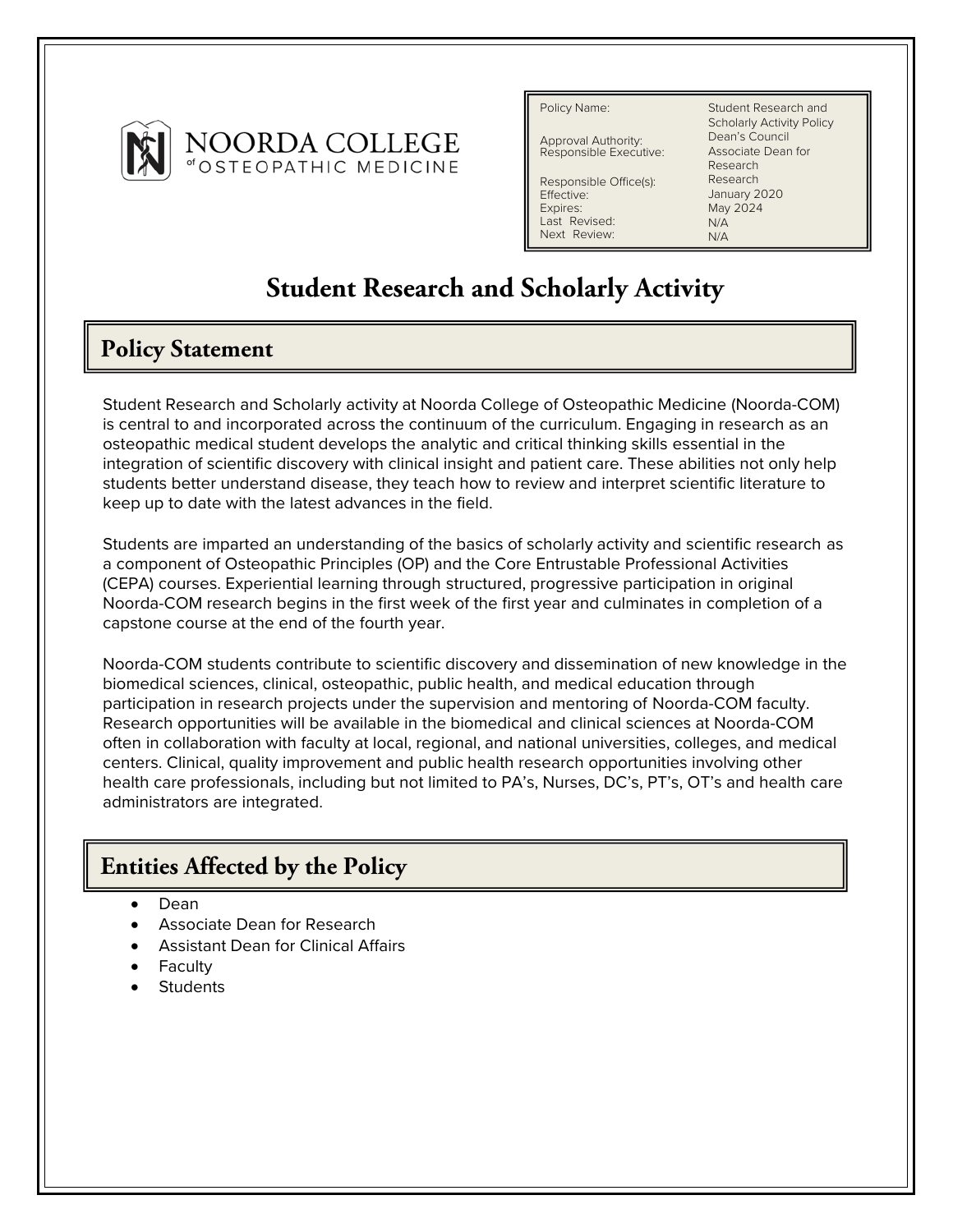# **Policy Procedures**

### **I. COM Curricular Requirements on Research and Scholarly Activities**

#### **1. Curriculum on Evidence-Based Medicine and Practice**

**Osteopathic Principles (OP) Course** at the beginning of OMS year I, incorporates research specific content on health systems sciences, evidence-based medicine, and ethical, clinical practices. Noorda-COM treats research and scholarly activities as a core entrustable professional activity in the development of an osteopathic medical student towards successfully ahieving graduate medical education.

Students engage in the development, execution and reporting of research and scholarly activities pursued as an allocated effort within the **Core Entrustable Activities (CEPA) Course**. This course is a four (4) year longitudinal curriculum that progressively provides students the foundation skills of patient care. Students have more or less engagement with the research component of this course depending upon the research project developed as a required learning objective.

At the conclusion of the OMS IV year students complete and finalize their research efforts within the **Capstone Course**. A requirement for successful completion of this course is a journal article (suitable for publication), an abstract of primary research which should ultimately culminate in a poster presentation at Research Day or a national research conference, and/or a publication in a journal.

### **2. Research Project Development**

Under the support and direction of the Associate Dean for Research, faculty are identified as researchers and mentors and organized into cohorts consistent with institutional goals and strategic direction.

- 1. Faculty Mentors
	- a. The faculty within the cohort will develop a mission and vision for their group and identify a strategic plan
- 2. Research Teams
	- a. Students apply for consideration by the cohort leadership at the initiation of the second semester of the first year
	- b. Cohort leaders, in collaboration with the Associate Dean for Research, select students
	- c. Projects should involve students in as many aspects of research and the scholarly process as possible
- 3. Research Question (Projects)
	- a. Cohorts establish research focus(es) and assign students to projects under the cohort
	- b. Grants targeting
		- i. Review of all opportunities for granting of identified cohort projects is accomplished under guidance of Associate Dean for Research
	- c. Students, under the direction of cohort mentors define:
		- i. Scientific Significance
			- 1. Purpose of the study, specific aims/hypothesis(es)
			- 2. Quality of the existing scientific literature
			- 3. How the research supports the specific aims and hypotheses
			- 4. Potential for external funding
		- ii. Osteopathic Significance
			- 1. How the research question and study design:
				- a. Improves quality of the osteopathic literature
				- b. Supports the research proposal
				- c. Advances the field of osteopathic medicine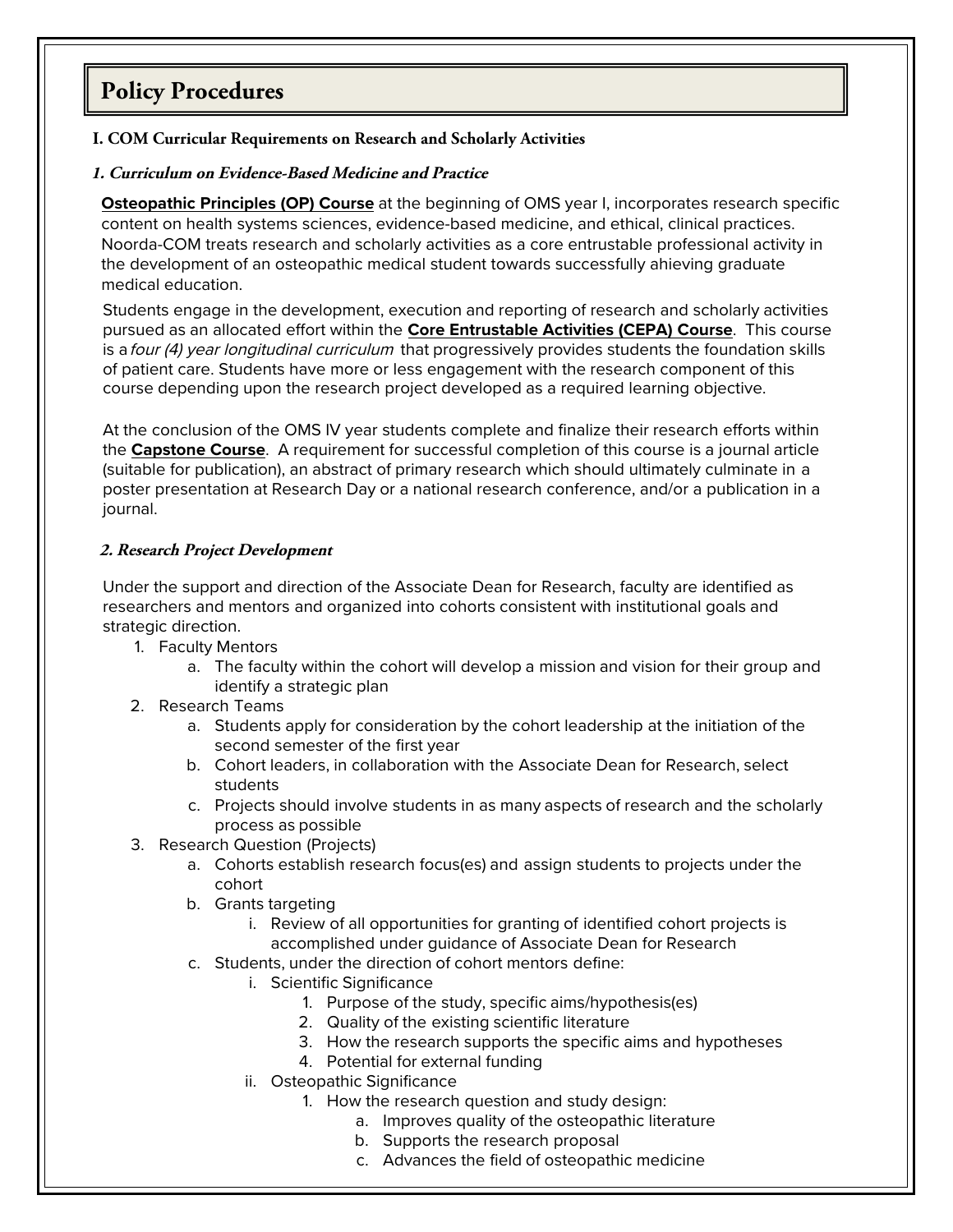- iii. Literature Review
	- 1. Consultation is undertaken with Medical Librarian in formulating key words for literature search in determination of related content:
		- a. Premise
		- b. Findings
		- c. Statistical significance
		- d. Areas for further exploration
- iv. Biostatistics Analysis
	- 1. Consultation with biostatistician on supporting research question through appropriate statistical analysis and data collection
- v. Research Plan and Methods
	- 1. Overall strategy, methodology, and analyses (including power analysis, timelines and milestones)
	- 2. Logical and appropriate proposal to accomplish the specific aims
	- 3. Discuss the limitations and possible alternative strategies
	- 4. For projects involving human subjects
		- a. Protection of human subjects from research risks
		- b. Inclusion (or exclusion) of individuals on the basis of sex/gender, race, and ethnicity, as well as the inclusion (or exclusion) of children
- vi. Innovation
	- 1. Challenges and seeks to shift current research or clinical practice paradigms
	- 2. Utilizes novel theoretical concepts, approaches or methodologies, instrumentation, or interventions
	- 3. Considers whether the concepts, approaches or methodologies, instrumentation, or interventions are novel to one field of research or novel in a broad sense
	- 4. Refines, improves, or demonstrates advancement of application of theoretical concepts, approaches or methodologies, instrumentation, or interventions
- d. Budget Development
	- i. Create individual and cohort specific expense proposal(s) for projects
		- 1. Direct
		- 2. Indirect
- e. Impact
	- i. Of project to exert a sustained, powerful influence on the research field(s) involved
	- ii. The budget and budget justifications will be reviewed
	- iii. Quality of the proposal (i.e., clarity, conciseness, organization and presentation) evaluated by cohort leadership
- f. Biographic Sketch Development
	- i. Faculty mentors work with assigned students in the development of a bio sketch for the purpose of grant submission
- g. Institutional Review Board Submission
	- i. Students accomplish supporting materials and application for approval to pursue and execute project

### **3. Research Project Execution**

Students define a research plan with their faculty mentor that includes scholarly activity, such as a poster presentation at Research Day or a national research conference, and/or a publication in a journal. Students have more or less engagement with the research component during clinical rotations depending upon the research project developed.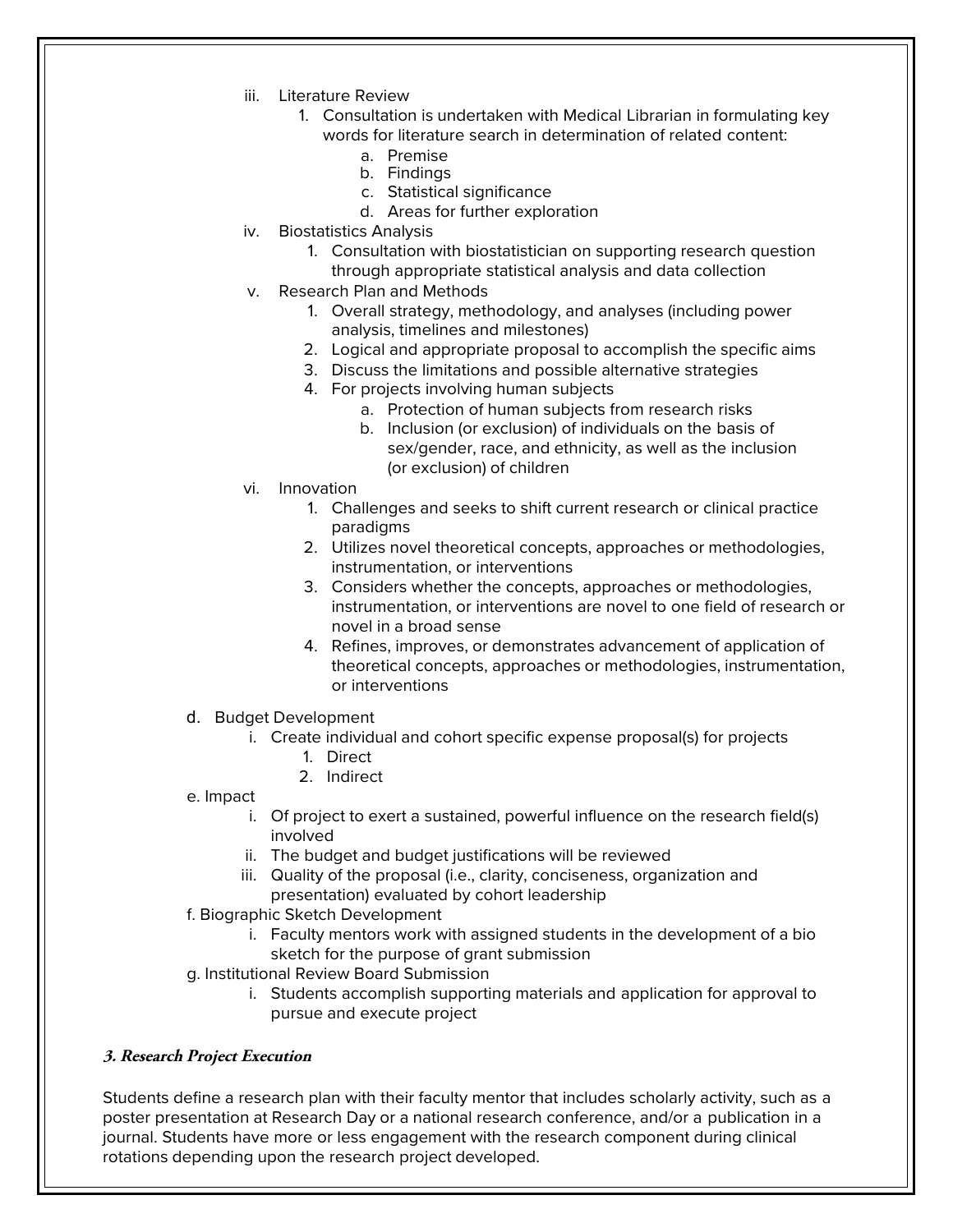The Office of Research will facilitate student research and scholarship during the academic year by providing limited internal grants and support in the application process for external grants. Faculty will mentor students in the proposal-writing and submission process. Internal grant proposals will include a description of the nature of student activities, learning goals and objectives, faculty mentoring approaches, and activities planned including history of prior faculty-mentored student research projects. Students will be expected to contribute to or co-author a manuscript for publication that results from their work.

### **Years 3 and 4 Clinical Sites**

During the clerkship years (MSIII and MSIV), students are required to fulfill the research and scholarship requirement associated with their research cohort as well as any research specified by individual clinical training sites. Policies regarding required research and scholarship activities are described in the clerkship manual provided by individual clinical training sites. All students are to complete one scholarly/research activity annually and participate in the annual research forum. Students are encouraged to submit their presentations to state and regional research forums, as well as national conferences.

### **Research Elective**

During the fourth year, students can apply for research electives for which they may receive academic credit. Students must apply to the Assistant Dean for Clinical Affairs after approval of the planned activity by the Associate Dean for Research.

A requirement for completion is a written review article covering the scope of the research project, including the project description and how the educational and evaluative criteria will be met. This review should be a journal article (suitable for publication) with an abstract of primary research, which should ultimately culminate in a poster or oral presentation at Noorda-COM's research forums (and/or a scientific conference).

### **4. Pre-doctoral Fellow of Osteopathic Manipulative Medicine (OMM)**

The Pre-doctoral Fellow of OMM administered by the Departments of Osteopathic Practices and Principles is designed to expand the educational opportunities for selected Noorda-COM students with guided learning experiences in the areas of medical education, research, and osteopathic principles and practices while they assist in all phases of the departments' operations. Fellows will assist in lecturing, teaching, assessing, and counseling of the first and second year students. During the year the fellow(s) provide clinical services under the supervision of faculty members and they are encouraged to develop or participate in research projects with the assistance of the basic science and/or clinical faculties.

The major goal of this fellowship program is to provide the fellow(s) with the knowledge and skills needed to significantly contribute to teaching, clinical practice and research in the area of OMM throughout their professional careers. In addition, the Departments of Osteopathic Practices and Principles also administered a year-long Osteopathic Pre-doctoral Research Fellowship for students who committed to devote one extra year from their Noorda-COM program to work on research projects full time.

### **II. Research and Scholarship Forums**

To further enhance the culture of research and scholarship, particularly among the Noorda-COM students, the COM co-hosts an annual Research Day with Rocky Mountain University of Health Professions. All Noorda-COM students can submit abstracts and present posters at this event.